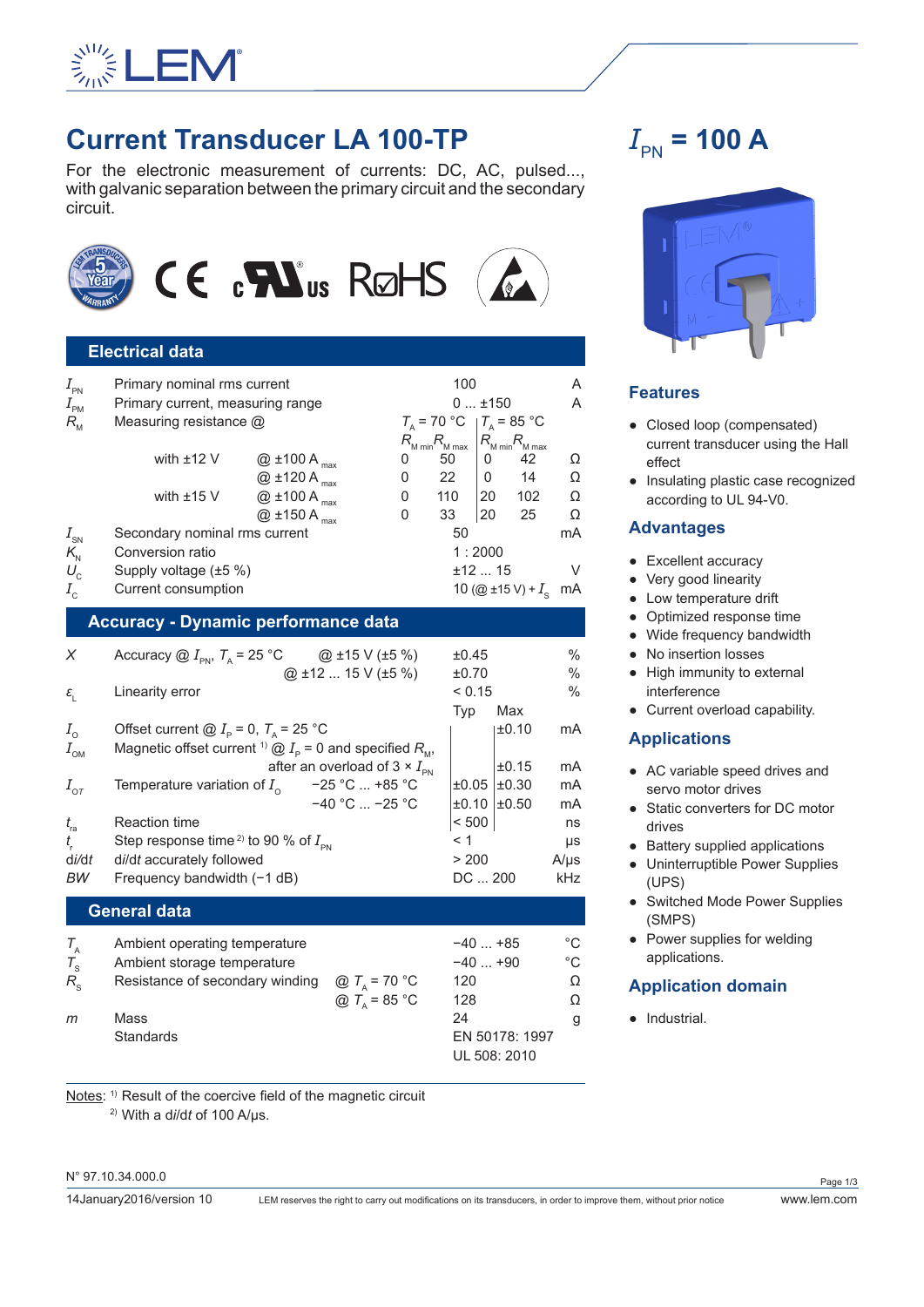

## **Current Transducer LA 100-TP**

| Insulation coordination                                       |                                                  |     |    |
|---------------------------------------------------------------|--------------------------------------------------|-----|----|
| $U_{\rm d}$                                                   | Rms voltage for AC insulation test, 50 Hz, 1 min | 2.5 | kV |
| $\hat{U}_{_{\text{\tiny W}}}$                                 | Impulse withstand voltage 1.2/50 µs              | 7.5 | kV |
|                                                               |                                                  | Min |    |
|                                                               | Creepage distance                                | 8.3 | mm |
| $\begin{array}{c} d_{\text{cp}} \\ d_{\text{cl}} \end{array}$ | Clearance                                        | 8.3 | mm |
| CTI                                                           | Comparative tracking index (group I)             | 600 |    |

### **Applications examples**

**According to EN 50178 and IEC 61010-1 standards** and following conditions:

- Over voltage category OV 3
- Pollution degree PD2
- Non-uniform field

|                                                                                                            | <b>EN 50178</b>          | <b>IEC 61010-1</b> |  |  |
|------------------------------------------------------------------------------------------------------------|--------------------------|--------------------|--|--|
| $\mid$ $d_{_{\rm CD}}^{\phantom{\dag}},$ $d_{_{\rm CI}}^{\phantom{\dag}},$ $U_{_{\rm W}}^{\phantom{\dag}}$ | Rated insulation voltage | Nominal voltage    |  |  |
| l Basic insulation                                                                                         | 1000 V                   | 1000 V             |  |  |
| l Reinforced insulation                                                                                    | 600 V                    | 300V               |  |  |

## **Safety**

This transducer must be used in limited-energy secondary circuits according to IEC 61010-1.



This transducer must be used in electric/electronic equipment with respect to applicable standards and safety requirements in accordance with the manufacturer's operating instructions.



Caution, risk of electrical shock

When operating the transducer, certain parts of the module can carry hazardous voltage (eg. primary busbar, power supply).

Ignoring this warning can lead to injury and/or cause serious damage.

This transducer is a build-in device, whose conducting parts must be inaccessible after installation.

A protective housing or additional shield could be used.

Main supply must be able to be disconnected.